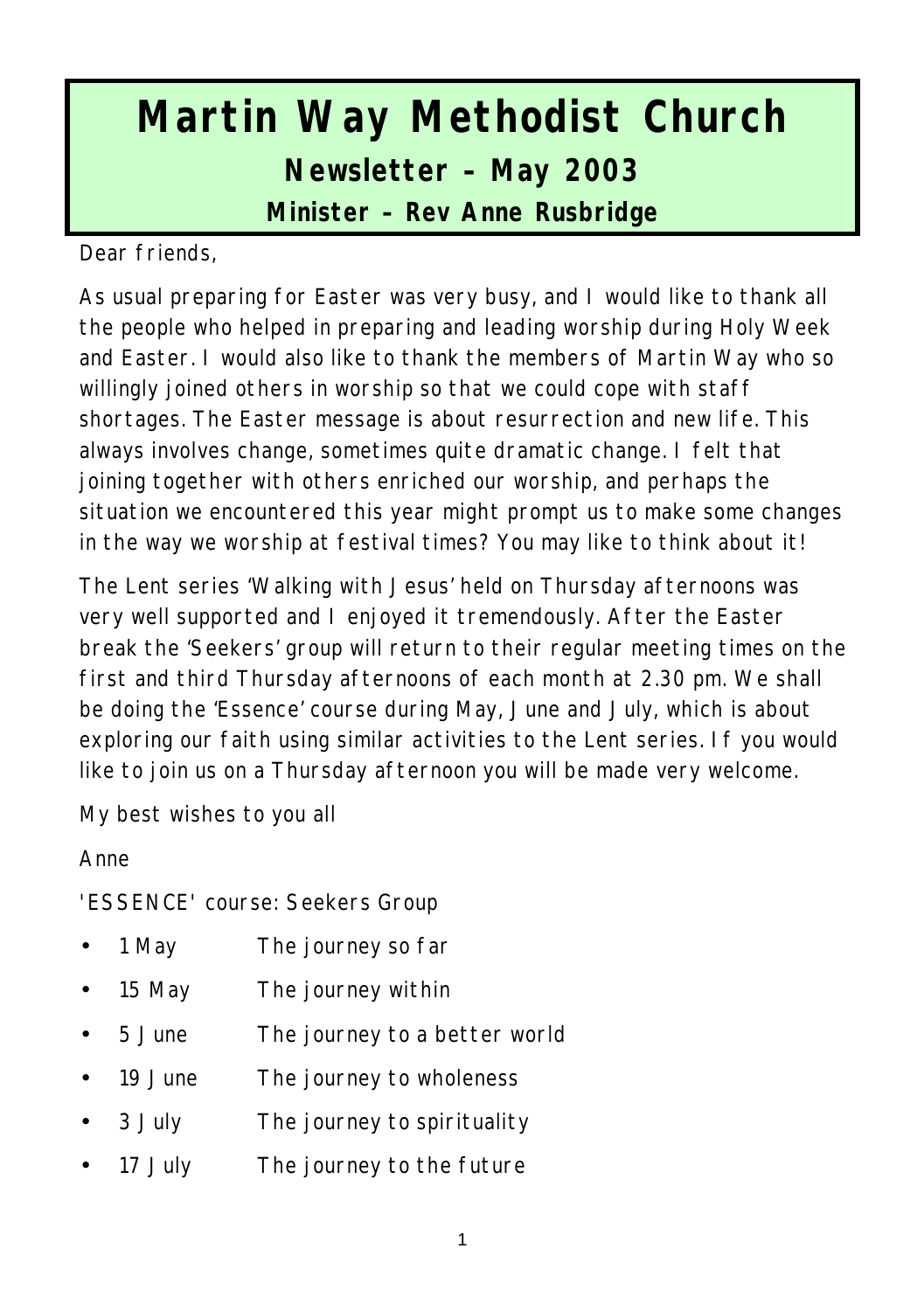## **Letter From The District Chairman**

This year marks a significant anniversary for us as we celebrate the tercentenary of the birth of John Wesley in 1703. There has already been a special Songs of Praise recorded at the Albert Hall. The four London Districts will be holding their own celebration at St. Paul=s Cathedral on 25 May; and there will be a national service at Lincoln Cathedral on 17 June. In addition, circuits and churches are planning events to commemorate the man who founded the Methodist movement and has profoundly shaped our identity as a Church.

Now part of me - in the spirit of Sellar and Yeatmans' 1066 and All That thinks that this is 'a good thing'. Ever since I was a child, I have enjoyed learning about history, and Church history continues to fascinate me. At Christmas I was given a copy of Roy Hattersley's new biography of Wesley, 'A Brand from the Burning'. Hattersley writes from the viewpoint of a secular historian, more interested in the social impact of Methodism in the eighteenth and nineteenth centuries than in what he dismissed in a recent radio programme as 'all the mystical stuff'. His is the view of an outsider. And although I found Hattersley's emphases on Wesley's disastrous relationships with women and his perceived doctrinal instability rather tendentious after a while, I had to concede that he had made a fair point about the former, but had not given Wesley enough credit for his intellectual readiness to wrestle with theological ideas throughout his life - not a bad quality in a preacher and pastor, all things considered.

The book is now back on the shelf - along with other books about Wesley and the history of Methodism, nationally and locally. We are one of the most documented of all Christian Churches! This leads the other part of me to think that too much of this is 'a bad thing'. I am not saying that our history is not important; the point is that we should not be imprisoned by it. The 'rock from which we were hewn' should not become a millstone around our necks. There is always the danger that we could misuse the tercentenary celebrations to indulge in a feast of retrospective nostalgia - a hankering after the good old days. What matters now is our present context for the mission of the Church. After all, that was Wesley's prime concern in the eighteenth century. He speaks to us across three hundred years about the timelessness of the gospel - supremely about the grace of God in Christ; he encourages us to create communities which nurture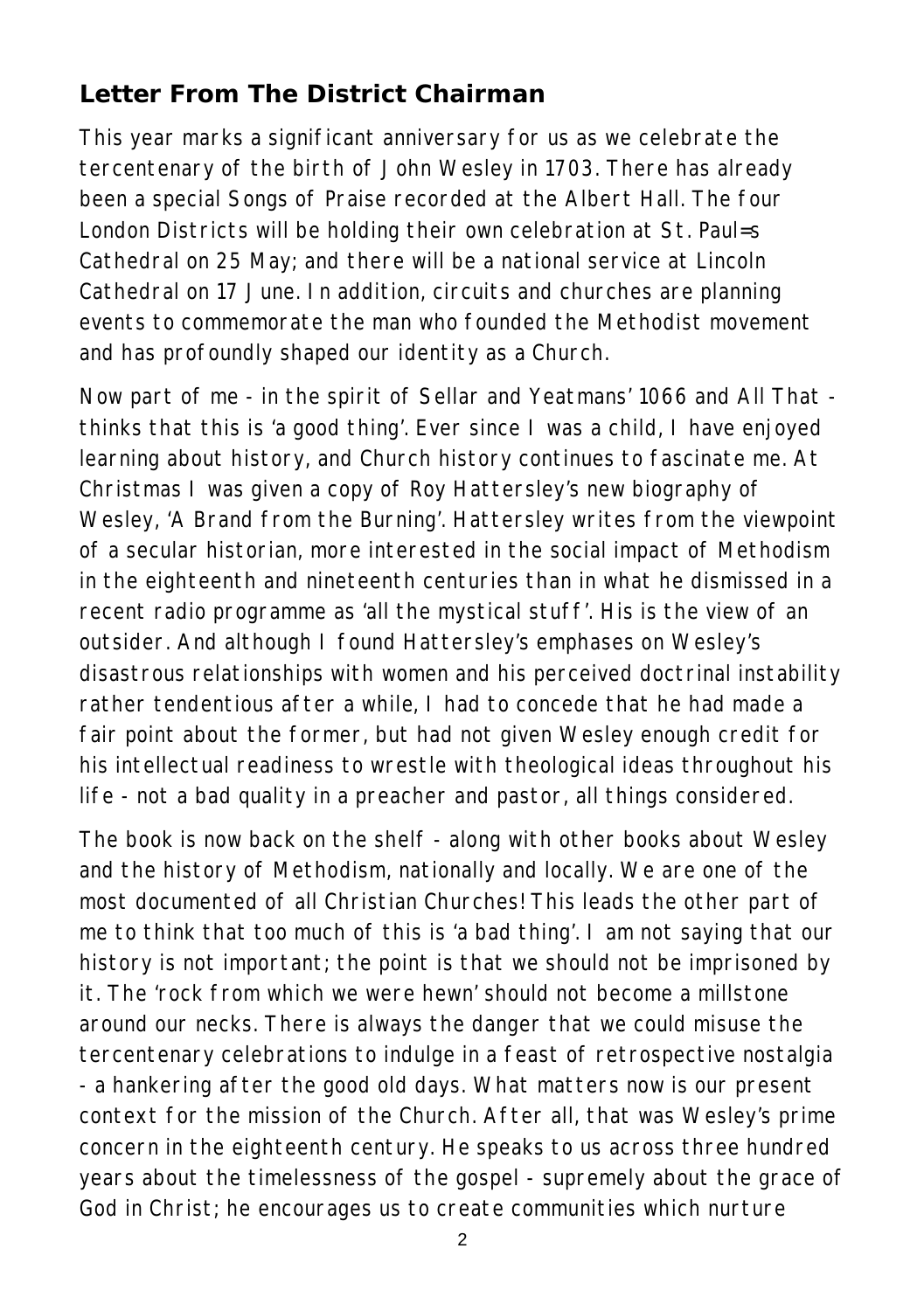people and enable them to flourish; he challenges us robustly about God's demands for social justice and how we are to live together humanely; he provokes us to be flexible and pragmatic about the inevitable structures we put in place to enable those things to happen. All these are 'a good thing' - they are about our calling now.

There is another aspect of this tercentenary year, which for me touches on our present context: and that is the Anglican-Methodist Covenant. This rather prim, proper and buttoned Anglican priest never intended to found a separate Church, but after his death in 1791, separation was all but inevitable. The history of nineteenth century Methodism - as it splintered into more and more 'disconnexions' - is not very edifying. Seventy years ago, with Methodist union, we repaired some of our own internal relationships. I believe that the Covenant offers us an opportunity to heal memories and undertake some further repairs to the external relationship between our two churches. Over the last year we have discussed the Covenant at local church and circuit level, at the Joint Synod between the Surrey circuits in our District and the Anglican Diocese of Guildford on 29 March, and most recently at our District Synod on 12 April. We now await the outcome of the debates at the Methodist Conference and the General Synod of the Church of England in the summer. I hope and pray that together we shall be able to embark on the next stage of the ecumenical journey. This is not to pretend that for both Churches there are not still significant obstacles to be overcome. But if, as the Covenant affirmations state, we affirm each other wholeheartedly as authentic churches - something we have never been able to do until now - then that cannot be unsaid. Our histories will have changed; and so will the future pattern of our relationship. I believe that will also be 'a good thing'.

> *Best wishes John Swarbrick*

#### **Wheels For The World Update**

On the evening of our Supper Club Service we raised the magnificent total of £525. With money previously donated, that brought our total to £632.30, so we have already raised the cost of twenty-one wheelchairs.

Thank you most sincerely if you have already donated a wheelchair. I'm sure that it will be greatly needed and greatly appreciated wherever it is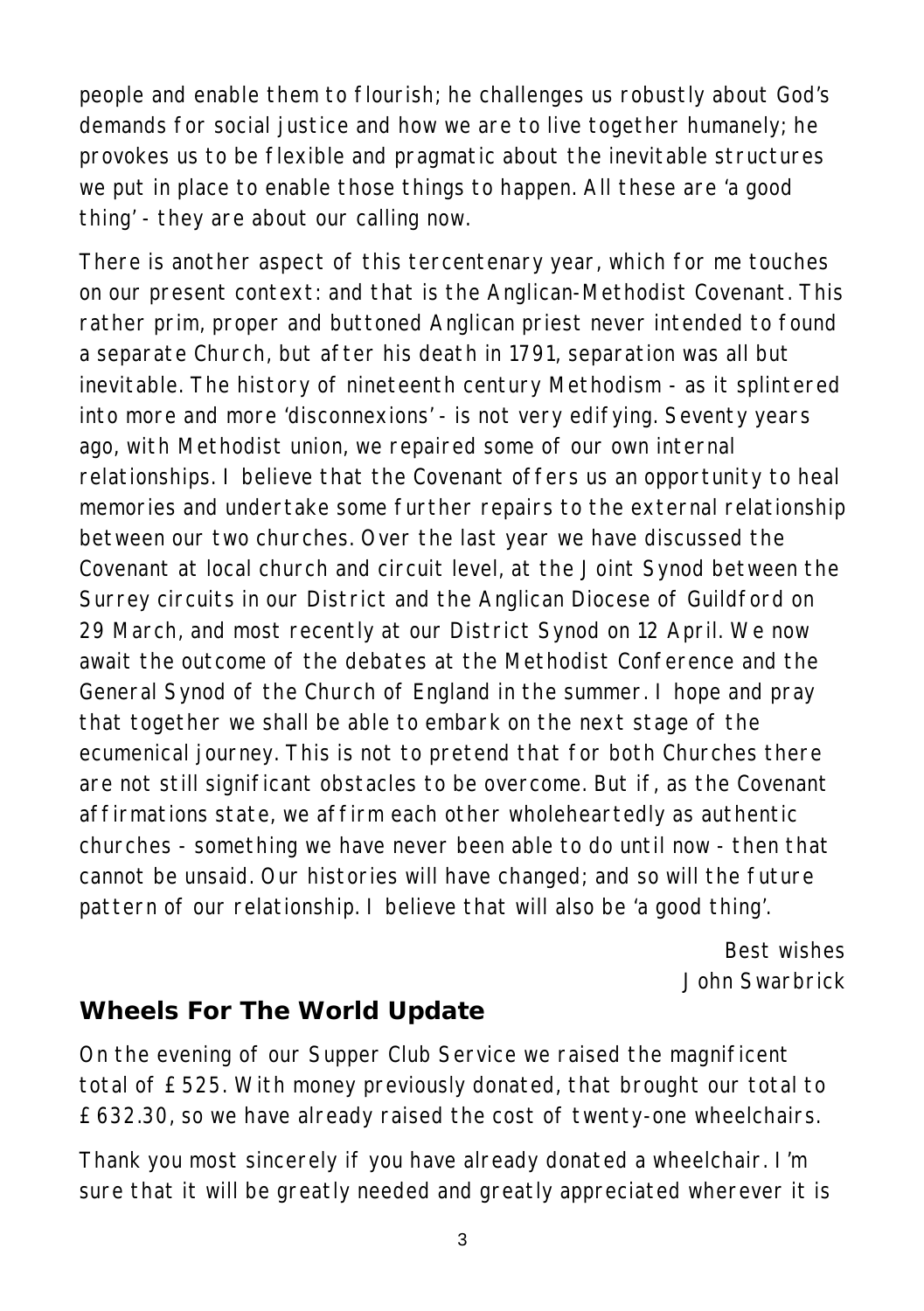sent. Our fund-raising goes on until the end of the year so will you please consider donating another one? Simply by setting aside one pound each week you will have another £30 saved by December. Please support the Men's Supper Club in this very worthy effort. You will provide a wheel chair for someone you will never know or never meet and that person won't be able to give you anything in return. Come to think of it, isn't that what Christian giving is all about?

*Bill Cox*

#### **Note of Thanks**

I would like to thank you all on behalf of Hetty Fincham for your kind thoughts in sending her birthday cards for her 94th birthday.

*Christine [Fincham]*

#### **Congratulations**

Many congratulations to Freda and Ken Hagon who celebrated their Golden Wedding on 4 April

#### **News From Our Neighbours**

| Saturday 31 May | St. James' Summer Fair 11am-2 pm                              |
|-----------------|---------------------------------------------------------------|
| Saturday 7 June | St. Mary Merton Summer Fair: from 11 am on the<br>Glebe field |

#### **Alexander House**

From 1 April Alexander House, the home in Clifton Road formerly run by the Free Church Federal Council, will be managed by Keychange, a Christian organisation with much experience in the running of residential homes. The retiring committee is delighted - and most relieved - that the home will continue to provide loving care for the residents.

The committee intend to reorganise into the Friends of Alexander House in order to support the residents by continuing to organise events and outings, and by raising extra funds. They look forward to continued support at the events and would encourage you to consider enrolling as individual Friends.

*For more information see John or Jean Butland.*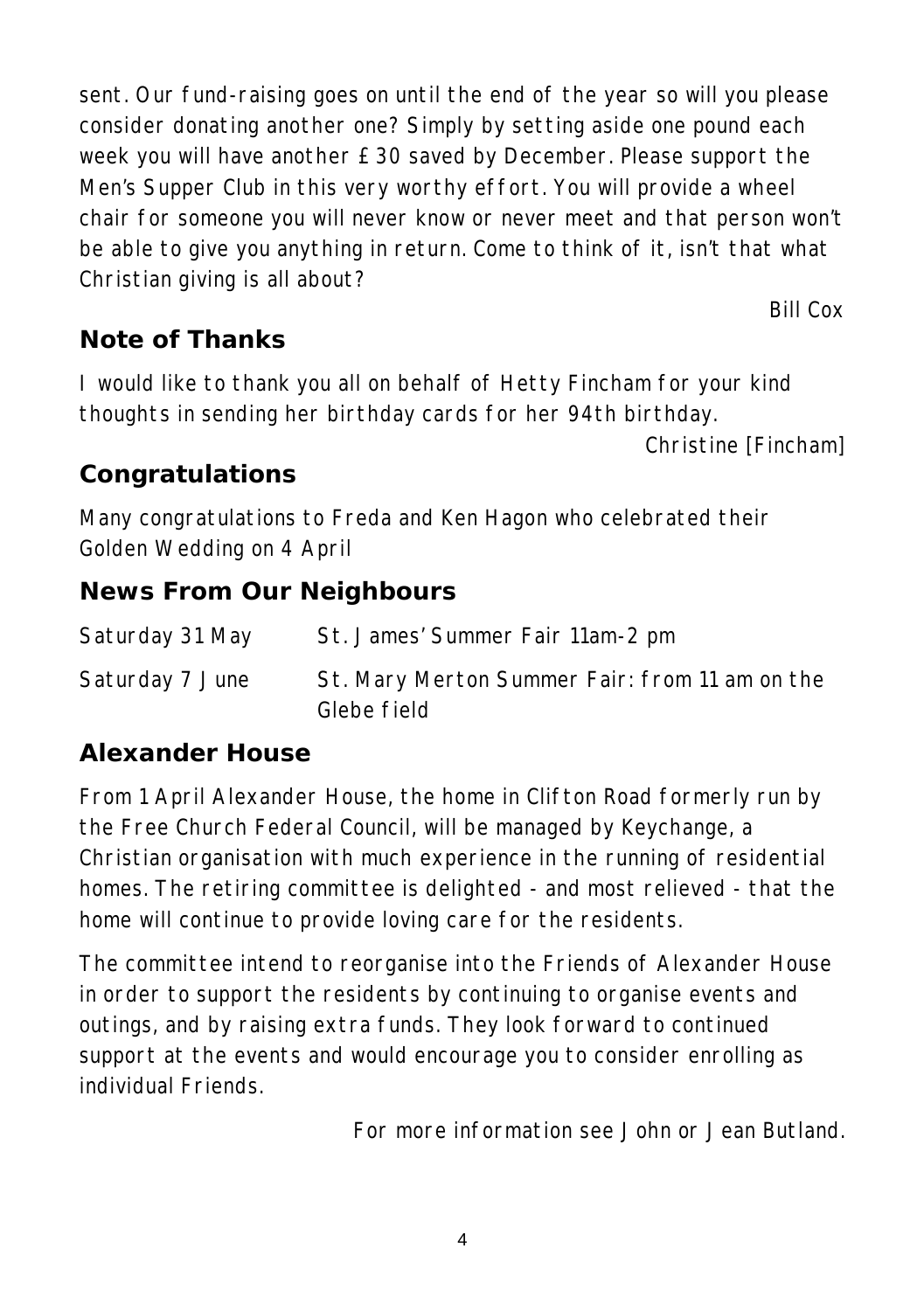## **Church Anniversary Concert With 'Sweet And Low'**

'Sweet and Low and Friends' will be returning to Martin Way to help support Christian Aid and celebrate our anniversary with an evening of popular music, on Saturday 10th May at 7 pm. This will be preceded by a light supper served from 5.30 pm onwards and included in the programme price of £6 (children half price). There will also be some refreshment at the break.

The music will include songs by Rogers and Hammerstein, Ivor Novello, and Lehar sung by Josie Hinchey, whose radio work with the BBC has included 'Melodies for You' with David Jacobs. Most of the programme will be new, and 'Sweet and Low' have lots of unusual arrangements of music for your delight such as 'Yesterday' and 'When I'm Sixty Four' by Lennon and Mcartney. We think you will also have fun listening to 'She didn't say Yes' by Jerome Kern and several familiar spirituals and old favourites in unusual guise. We have included some instrumental items and a lively piano duo. The concert will end just after 8.30 pm.

Programmes are available from Valerie and Graham Currie, Lesley Mortley and Mike Rusbridge. Please book quickly to help with the catering. Bring along all your friends too!

*Graham Currie*

## **Christian Aid Week: 11-18 May**

World poverty is such a huge problem that sometimes we're tempted to despair and think nothing can be done, But there are things we can do.

As a result of campaigning by individuals and groups over the past few years more than, 18.5 billion of poor countries' debt has been cancelled, leading to a 70 per cent rise in spending on health care; sales of fairly traded products by supermarkets have increased more than 15-fold; seven of the UK's largest supermarkets have committed themselves to working for better standards for producers in developing countries.

The campaign for trade justice was launched in 2001 and action by individual campaigners has helped it grow in an exciting way:- in the UK 54 organisations have joined the Trade Justice Movement; supporters have sent 57,000 postcards to the Department of Trade and Industry; more than 12,000 people turned up for last year's mass lobby of Parliament at Westminster, lobbying over half the MPs.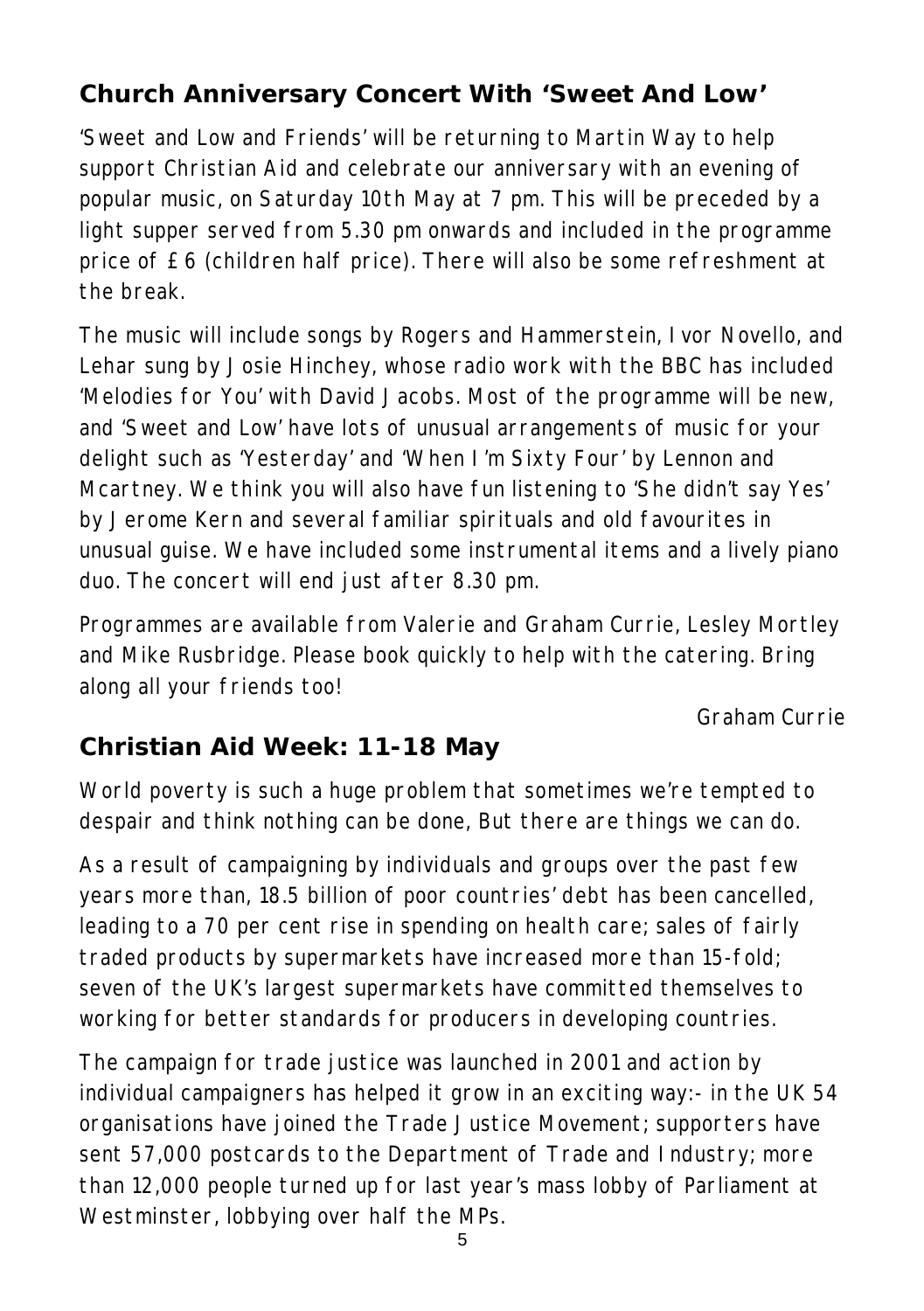Thanks to ordinary people who take the time to write a postcard or come to rally, or who simply wear a badge, trade rules are becoming news. Politicians have been shown in no uncertain manner that people want to see change

The Christian Aid walk is on 18 May and is called 'Circle the City'. It starts and finishes at Wesley's Chapel. Mike Rusbridge and Gwen Wildman are walking. They would be glad to hear from others who might like to join them - and they need sponsors, the more the merrier!

## **Circuit Notice**

Following a recent interview Rev Stan Brown has been appointed as full time ecumenical chaplain to Kingston University with effect from September 2003. This is an exciting opportunity for him to work in the university on behalf of all the Christian churches. It does mean, however, that Stan will be leaving the Wimbledon Circuit one year earlier than we had expected and approval has now been given by a Connexional Committee for this to happen. We will now be saying good-bye to both Anne and Stan this summer as well as looking forward to welcoming Faith and John Nyota. Barrie Tabraham of course remains with us as Superintendent Minister with pastoral charge responsibilities at Christ Church with St. Philips, Worcester Park

The Circuit Stewards have already begun work with our Ruxley and Stoneleigh churches and the Chairman of the District to seek a new minister to come to our circuit in September 2003. Although there isn't very much time we are hopeful that someone will be found.

Please pray for everyone involved in the process of stationing ministers, for our Circuit Leadership Team, for all ministers moving to new appointments this summer and for all churches welcoming new ministers.

*Jenny Jackson: on behalf of the Circuit Stewards*

# **Letter From The Nyota Family**

Dear Rosemary

You asked me about the kind of ministry we are involved in at St. Peters, Nairobi.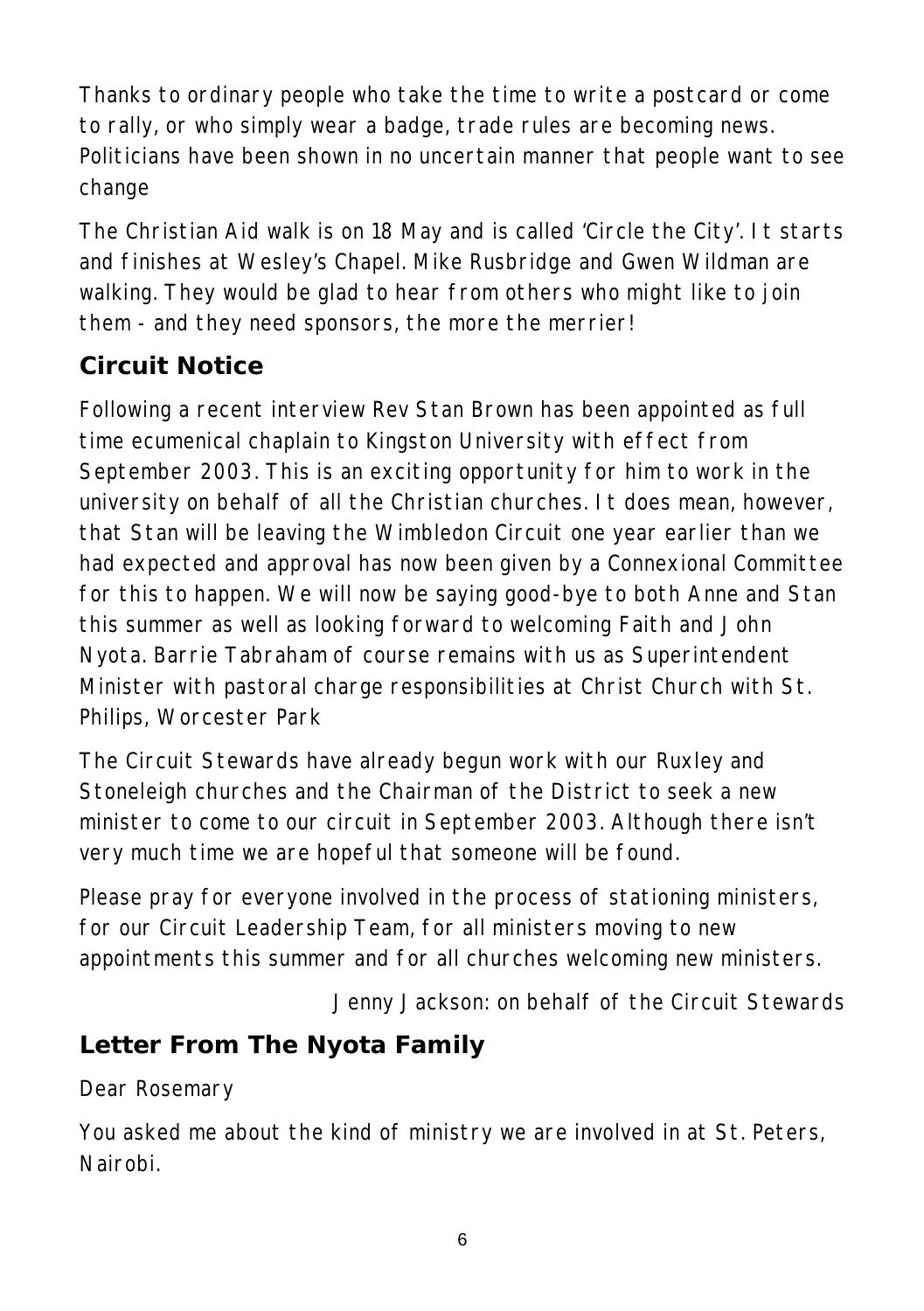This is a circuit in the Southern part of Nairobi. I am the senior minister as well as the superintendent. I came here three years ago and there have been a number of happenings to celebrate which I have been part of. We have developed a Vision and Mission of the church. We want to become a people changed and matured in Jesus Christ growing in His glory. This we realise can only be achieved through Bible study, prayerful life, fellowship and inspired word. We have sorted out what our potential is and how we can tap it and the real and imaginary blocks which we shall have to confront as we engage on this journey.

We have now started implementing this by setting up three departments: Spiritual nurture, Church life and Administration. Through spiritual nurture we are seeing thriving fellowships, bible study groups, Agape tents, and praise and worship services in the church which are very popular with the youth. We give God all the glory for this is His doing and praise Him for the increase being registered both in spiritual and numerical aspects.

But we are determined not to become another simply inward looking thus irrelevant body. We aim at developing a thriving community church where fellow travellers in this short journey of life can come for at least weekly refuelling. And when they come we want to achieve perhaps in a small way the aspect that multiplied the early church namely 'sharing everything in common...thus no one lacked among them'. We have started implementing this by going out to the slum next to the church and we have a vibrant congregation that meets prior to the main service. We have also moved further to the Rift Valley area where the previous government did some ethnic cleansing. We are helping with the education and rehabilitation of the families. Through contributions from the church some children from the slums are now in school. We give God all the glory!

Faith works in the Eastern part of the city as the senior pastor of a church there. She is excited to have overseen the completion of a new church building there. This became necessary when the old one became too small to accommodate the numbers that were turning up for worship. The opening of this church is now set for August. She is very much involved with the Methodist leadership as a member of the standing committee, the topmost body and also as a secretary to a statutory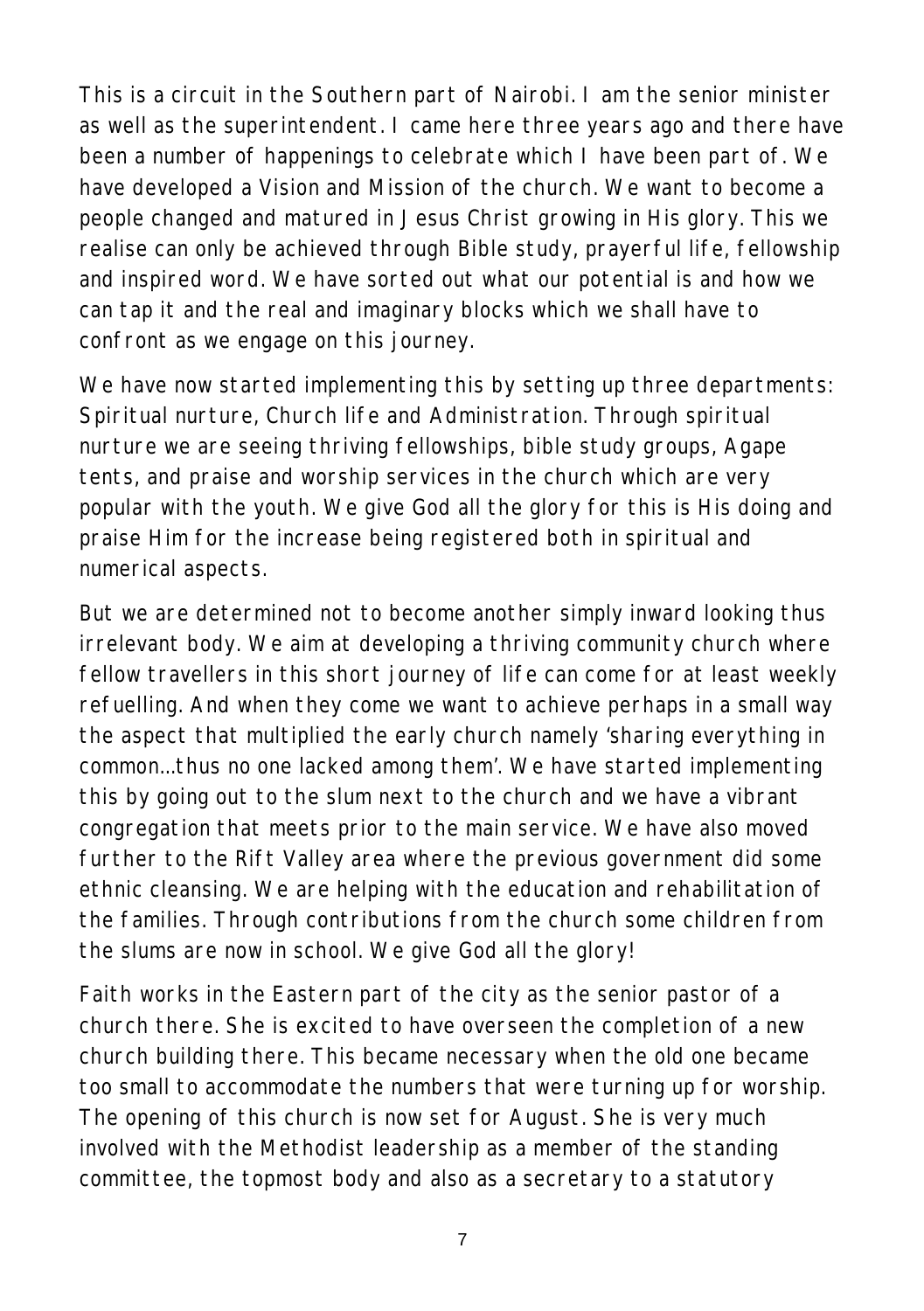committee. Needless to say we lead very busy lives but make time for family and each other.

I have to stop here today as a first volume of what we are doing at St. Peter's. The next phase might have to do with how we came into the ministry and the like.

For the moment our family is on an exchange visit cum furlough in USA in readiness to be used of God together with friends in Wimbledon for the growth of the Kingdom.

How do we end this now? Perhaps with a clause which we love. It is found in the covenant service, the pride of all Wesleyans: - put me to what you will, rank me with whoever you will.

We love you friends and are very much looking forward to being joined with you soon. Sincere thanks to all who have connected with us in prayer, e-mail, thought or even an inquiry. Sincerely

*Kimathi (Kim), Njeri (Cherie), Faith and John Nyota*

We should always remember that there is no one in whom breath remains through whom God is not revealing himself. That is the only really interesting thing about any of us and underlies the unique contribution each of us makes to existence just because we are. Christians understand this as meaning that everyone can reveal something about God that no one else can. *[Extract from a talk by the bishop of Chichester]*

# **The 300th Anniversary of John Wesley's Birth**

Have you booked Sunday 6 July? Ruxley Church in Ruxley Lane, Ewell have the honour to have been chosen as the hosts for this Circuit event and will hold an open air service in their grounds and car park. (Inside if wet). The Reverend Dr Rob Frost has kindly agreed to speak on 'Wesley and his relevance today'.

A congregation of around 200/250 people are expected to attend. The afternoon starts at 12.30 with a picnic (bring your own) followed by the service at 2pm. As well as Circuit Members, other churches in the area are also being invited as well as some representatives from the local community.

Please pray that this Celebration will be a true rejoicing in our different